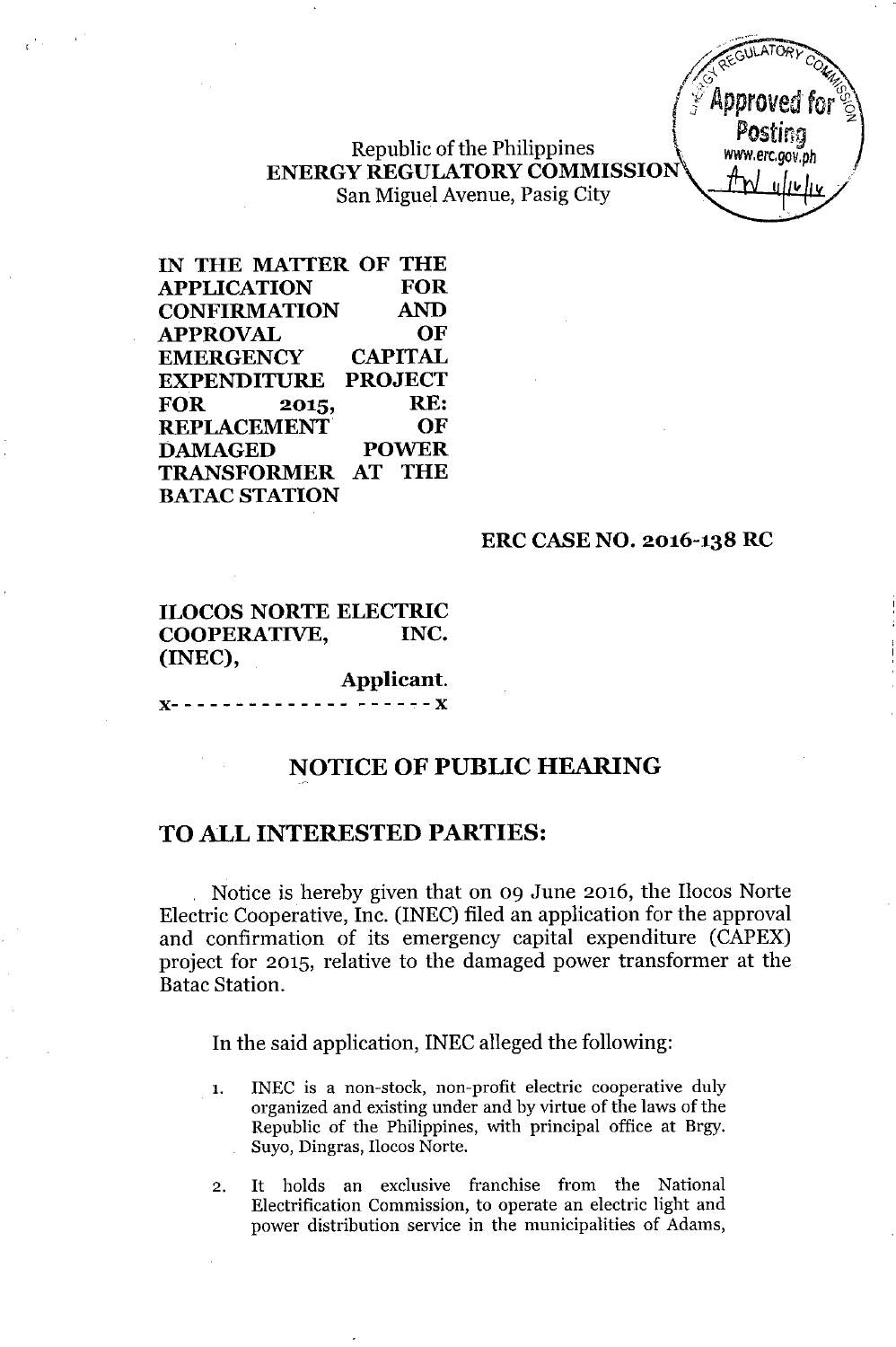Bacarra, Badoc, Bangui, Banna, Burgos, Carasi, Currimao, Dingras, Dumalneg, Marcos, Nueva Era, Pagudpud, Paoay, Pasuquin, Piddig, Pinili, San Nicolas, Sarrat, Solsona and Vintar and the cities of Laoag and Batac, all in the Province of Ilocos Norte.

## LEGAL BASIS FOR THE APPLICATION

3. This application is being filed pursuant to Article III (3-4) of ERC Resolution No. 26 Series of 2009 as well as other pertinent laws and rules.

#### CAUSE OF ACTION

- 4. INEC has a pending application with the Honorable Commission for the approval of its Capital Expenditure Program for 2015-2017 under ERC Case No. 2014-079 RC.
- 5. Among the proposed projects in said application is the Repair/Rehabilitation of the 10 MVA Batac Substation with Project Code No. SUB-001, which involves the immediate repair/rehabilitation of its lOMVA power transformer, at estimated cost of PhP6,000,000.00 and schedule of implementation in 2015.
- 6. Incidentally, on May 3, 2015, the alarm device of the Batac Substation was triggered by high oil and winding temperature which reached 75 degrees Celsius during day time at a load of 6.5 MVA.
- 7. The First Philec, Inc., manufacturer of the busted transformer, gathered oil sample on the subject power transformer, and its analysis showed that based on furan levels, paper condition is severely reduced and performing oil degassing is risky considering that the estimated DP is already below 350ppm. First Philec, Inc. recommended to replace transformer based on the estimated DP value. Copy of its Furan Analysis Report dated June 8, 2015 is attached hereto and made integral part hereof as **Annex "A"**.
- 8. First Philec, Inc. likewise prepared a Transformer Oil Laboratory Test Report. Based on the analysis the possible cause of high value of hydrogen (H2) content was the stray gassing of the oil and partial discharge in the transformer. First Philec, Inc. recommended to conduct retest six (6) months after oil sampling date to establish trends and confirm condition. Copy of the Transformer Oil Laboratory Test Report dated June 8,2015, is attached hereto and made integral part hereof as **Annex "B"**.
- 9. Unfortunately, on the night of June 16, 2015, the substation power transformer got busted. Incident Report on the matter dated June 17, 2015 is attached hereto and made integral part hereof as **Annex** "C".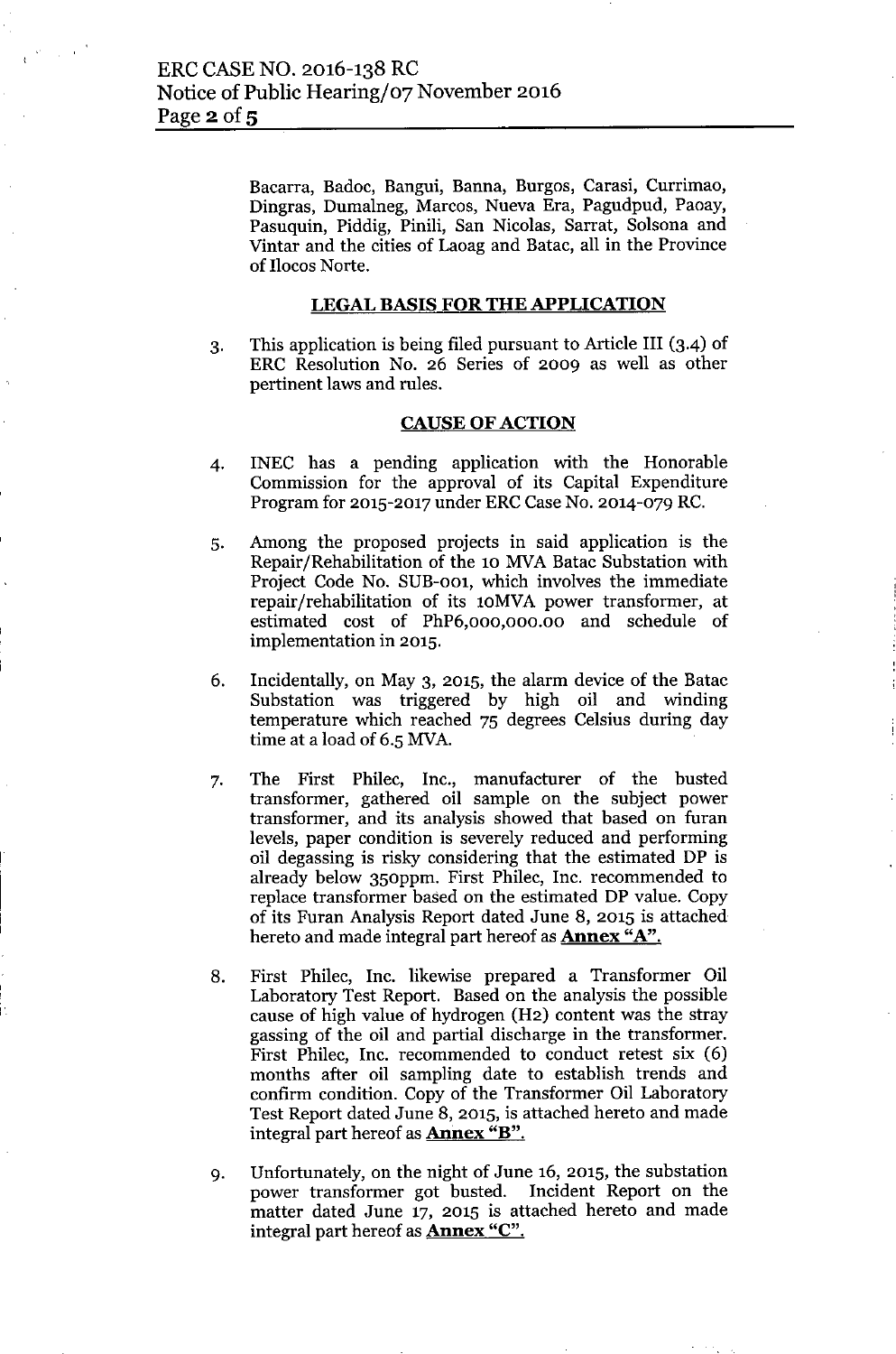- 10. Restoration was immediately undertaken on the areas affected. Two (2) adjacent substations with combined capacity of  $25MVA$  (1-15 MVA and  $2-5$  MVA) were extended to cover the affected areas. However, problems on power quality and reliability occurred, which could not be possibly addressed.
- 11. The only solution to the problems is the replacement of the busted power transformer with a brand new unit.
- 12. Considering the urgency to immediately restore a reliable and efficient power supply in the affected areas, there is an urgent need to purchase the new power transformer to replace the busted unit.
- 13. Accordingly, INEC undertook the publication of an Invitation to Bid for the Supply, Installation and Commissioning of a 10 MVA power transformer for the Batac Substation.
- 14. INEC duly informed and manifested to the Honorable Commission about the foregoing problems by filing an "Urgent Motion to Withdraw the Proposed Batac Substation Repair/Rehabilitation Project" in ERC Case No. 2014-079 RC. Copy of the motion is attached hereto and made integral part hereof as **Annex "D".**
- 15. The contract for the supply, installation and commissioning of a 10 MVA power transformer for the Batac Substation was eventually awarded to PPI Pazific Power, Inc. Copy of the Contract for the Procurement of Supply, Delivery, Installation and Commissioning of a lOMVA 69/13.2kV Power Transformer at Quiling Sur, Batac Substation is attached hereto and made integral part hereof as **Annex "E".**

## PROJECT DESCRIPTION, JUSTIFICATIONS and COST

16. The cost of the project is Sixteen Million Three Hundred Fourteen Thousand Nine Hundred Sixty Four Pesos (PhP16,314,964.00) and a detailed description, justification and cost of said project is provided in the Executive Summary, attached hereto and made integral part hereof as Annex "F".

#### PROJECT SCHEDULE

17. Considering the urgent necessity to restore a safe, reliable and efficient power in the affected areas, the replacement of the busted power transformer was immediately undertaken. Accordingly, the new power transformer was delivered to the site on December 4, 2015 and installation was started on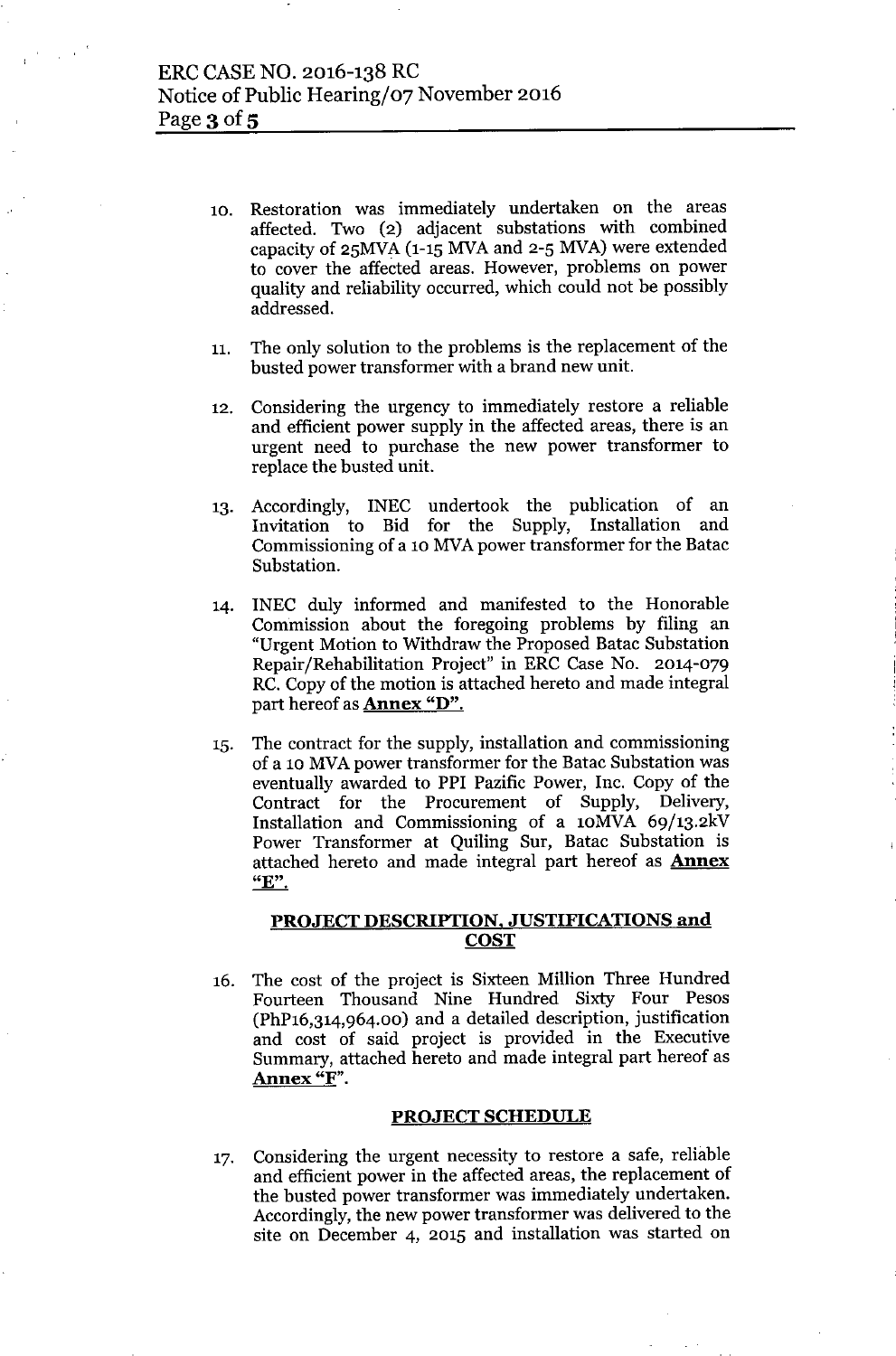December 9, 2015. Energization of the Batac Substation is being targeted on January 18,2016.

### PROJECT FINANCING

18. The total cost of the project was funded from the Reinvestment Fund for Sustainable Capital Expenditure (RFSC) of INEC.

#### COMPLIANCE WITH PRE-FILING REOUIREMENTS

19. Finally, in compliance with the pre-filing requirements for the instant application, INEC is submitting herewith the following documents which shall form integral parts hereof, as follows:

|                                 | <b>Nature of Document</b>                                                                                                                                                      |
|---------------------------------|--------------------------------------------------------------------------------------------------------------------------------------------------------------------------------|
| Annexes<br>"G" and<br>" $G-1$ " | Proof of furnishing of copies of the<br>Application to the Sangguniang Bayan of<br>Dingras and Sangguniang Panlalawigan of<br><b>Ilocos Norte</b>                              |
| Annexes<br>"H"<br>series        | Publication of the Application in a newspaper<br>and of general circulation within INEC's<br>franchise area or where it principally<br>operates, with Affidavit of Publication |

20. INEC prays that the Commission, after due notice and hearing, confirm and approve the installation of a new Power transformer at its Batac Substation in replacement for the damaged unit, and funding of the project with the cooperative's Reinvestment Fund for Sustainable Capital Expenditure (RFSC).

The Commission has set the application for determination of compliance with the jurisdictional requirements, expository presentation, pre-trial conference, and evidentiary hearing on 26 January 2017 (Thursday) at ten o'clock in the morning (10:00 A.M.) at Brgy. Suyo, Dingras, IIocos Norte.

All persons who have an interest in the subject matter of the proceeding may become a party by filing, at least five (5) days prior to the initial hearing and subject to the requirements in the Commission's Rules of Practice and Procedure, a verified petition with the Commission giving the docket number and title of the proceeding and stating:  $(i)$  the petitioner's name and address; (2) the nature of petitioner's interest in the subject matter of the proceeding, and the way and manner in which such interest is affected by the